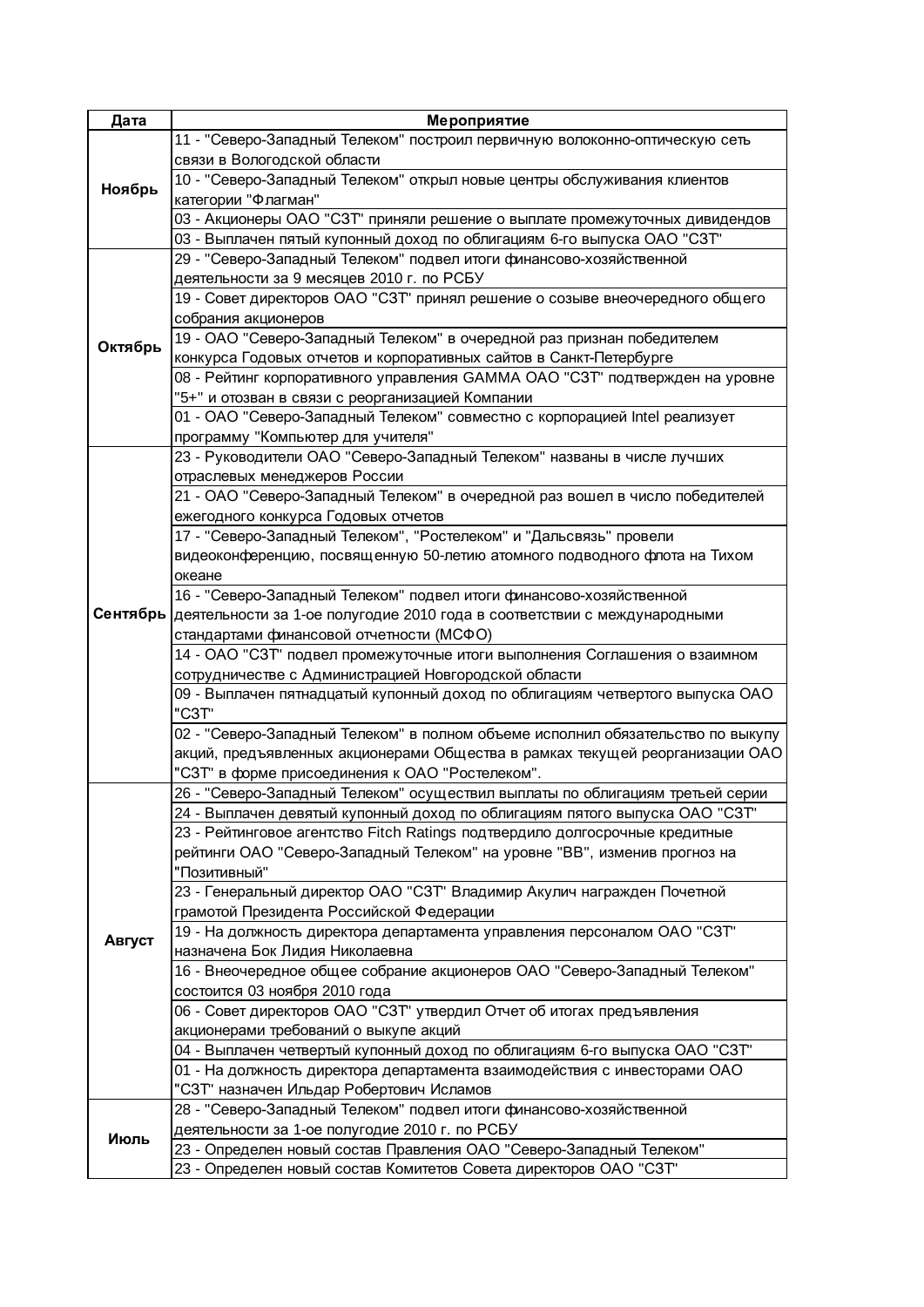| Июнь   | 30 - Начал работу Петербургский объединенный филиал ОАО "Северо-Западный<br>Телеком"   |
|--------|----------------------------------------------------------------------------------------|
|        | 24 - "Северо-Западный Телеком" открыл центр обслуживания клиентов формата              |
|        | "Флагман" в Санкт-Петербурге                                                           |
|        | 19 - Проведено Годовое общее собрание акционеров ОАО "СЗТ"                             |
|        | 18 - "Северо-Западный Телеком" подвел итоги деятельности за 1-й квартал 2010 г. по     |
|        | МСФО                                                                                   |
|        | 10 - Выплачен четырнадцатый купонный доход по облигациям четвертого выпуска            |
|        | OAO "C3T"                                                                              |
|        | 05 - Команда ОАО "Северо-Западный Телеком" показала второй результат в                 |
|        | городской приключенческой гонке "Saint-Petersburg Urban Race"                          |
|        | 04 - "Северо-Западный Телеком" выиграл конкурсы на оказание                            |
|        | телекоммуникационных услуг органам власти в трех регионах СЗФО                         |
|        | 04 - Национальный рейтинг корпоративного управления ОАО "Северо-Западный               |
|        | Телеком" подтвержден на уровне "НРКУ 8"                                                |
|        | 03 - "Северо-Западный Телеком" подвел итоги деятельности за 2009 г. в соответствии     |
|        | c MC <sub>Φ</sub> O                                                                    |
|        | 01 - "Северо-Западный Телеком" завершил исполнение оферты по пятому выпуску            |
|        | облигаций                                                                              |
|        | 27 - Выплачен двадцать первый купонный доход по облигациям третьего выпуска            |
|        | OAO "C3T"                                                                              |
|        | 25 - Выплачен восьмой купонный доход по облигациям пятого выпуска ОАО "СЗТ"            |
|        | 24 - Определен размер процентной ставки девятого купона по облигациям ОАО              |
|        | "Северо-Западный Телеком" серии 05                                                     |
|        | 14 - ОАО "Северо-Западный Телеком" принимает участие в 22-й Международной              |
|        | выставке "Связь-Экспокомм - 2010"                                                      |
| Май    | 12 - "СЗТ" обеспечил участие журналистов 4-х регионов СЗФО в пресс-конференции         |
|        | Министра связи и массовых коммуникаций Российской Федерации                            |
|        | 11 - Совет директоров ОАО "СЗТ" утвердил повестку дня годового общего собрания         |
|        | акционеров<br>05 - Выплачен третий купонный доход по облигациям 6-го выпуска ОАО "СЗТ" |
|        | 01 - На должность заместителя генерального директора - директора по управлению         |
|        | персоналом ОАО "Северо-Западный Телеком" назначена Тамбовская Ирина                    |
|        | Владимировна                                                                           |
|        | 30 - "Северо-Западный Телеком" подвел итоги финансово-экономической                    |
|        | деятельности за 1 квартал 2010 г. по российским стандартам бухгалтерского учета        |
|        | 16 - "Северо-Западный Телеком" ввел в промышленную эксплуатацию систему                |
|        | эксплуатационной поддержки сети связи (СЭПСС)                                          |
|        | 15 - Годовое общее собрание акционеров ОАО "Северо-Западный Телеком"                   |
| Апрель | состоится 19 июня 2010 года                                                            |
|        | 07 - "Северо-Западный Телеком" подвел итоги финансово-экономической                    |
|        | деятельности за 2009 год по российским стандартам бухгалтерской отчетности             |
|        | 05 - Определен победитель конкурса на право проведения аудита ОАО "Северо-             |
|        | Западный Телеком" в 2010 году                                                          |
|        | 26 - Работники ОАО "Северо-Западный Телеком" отмечены наградами Министерства           |
|        | связи и массовых коммуникаций России                                                   |
|        | 17 - Отчет о корпоративной социальной ответственности ОАО "Северо-Западный             |
|        | Телеком" внесен в Национальный Регистр корпоративных нефинансовых отчетов              |
|        | 15 - На должность директора департамента электросвязи генеральной дирекции             |
|        | назначен Александр Александрович Шкрыль                                                |
|        | 15 - Standard & Poor's подтвердило кредитный рейтинг ОАО "Северо-Западный              |
|        | Телеком" на уровне "ВВ-", прогноз "Стабильный"                                         |
| Март   | 11 - Правительство Республики Коми и ОАО "Северо-Западный Телеком" подписали           |
|        | Дополнение к Соглашению о сотрудничестве на 2010 год                                   |